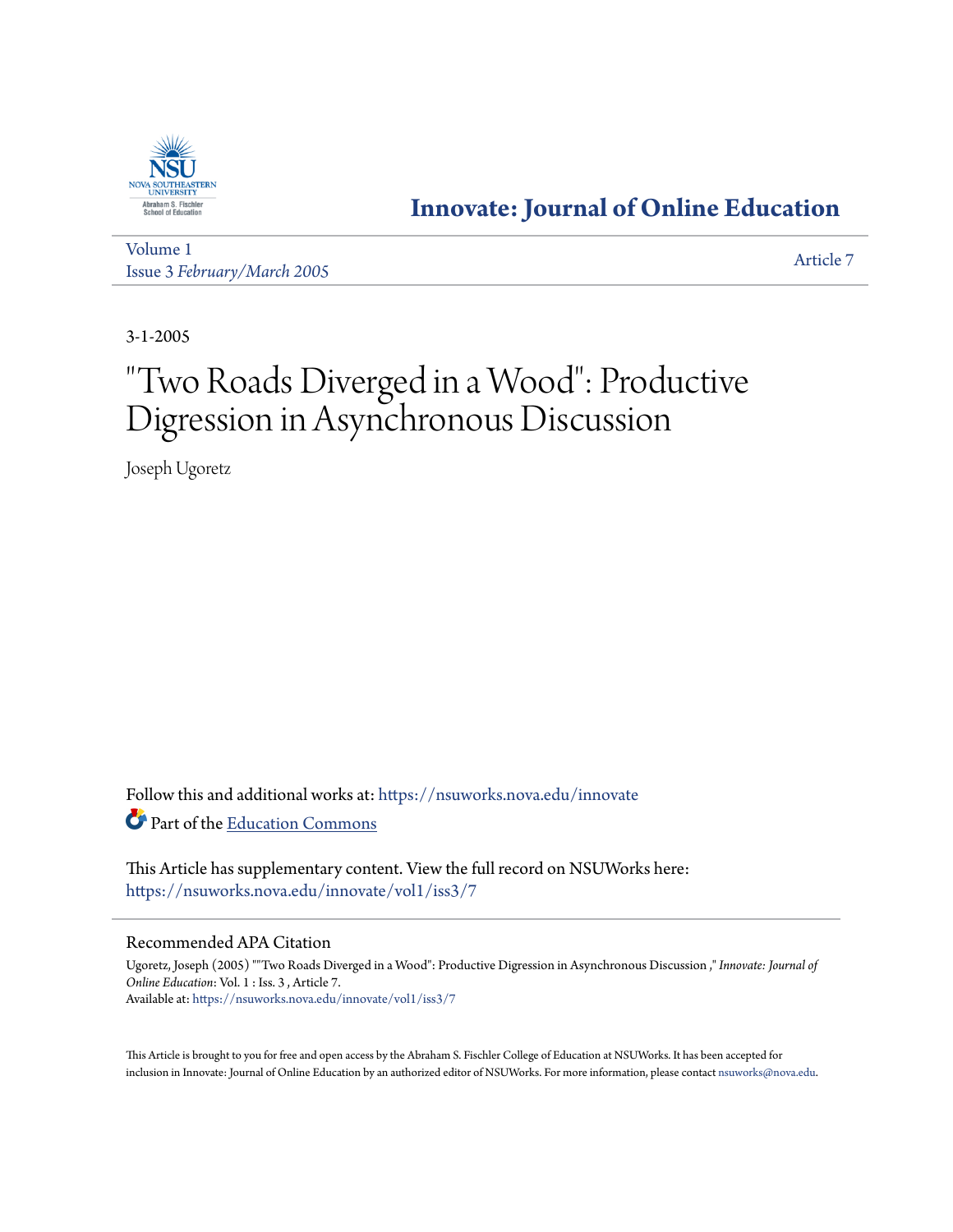# "Two Roads Diverged in a Wood": Productive Digression in Asynchronous Discussion

All exhibits, tables and figures that have remained available have been included as additional content with their respective articles to be downloaded separately. [Click here](https://nsuworks.nova.edu/innovate/vol1/iss3/7) to return to the article page on NSUWorks and view the supplemental files.

Unfortunately, not all the supplemental files have survived until 2015 and some will be missing from the article pages. If you are an author in Innovate and would like to have your supplemental content included, please email the NSUWorks repository administrator at [nsuworks@nova.edu](mailto:nsuworks@nova.edu).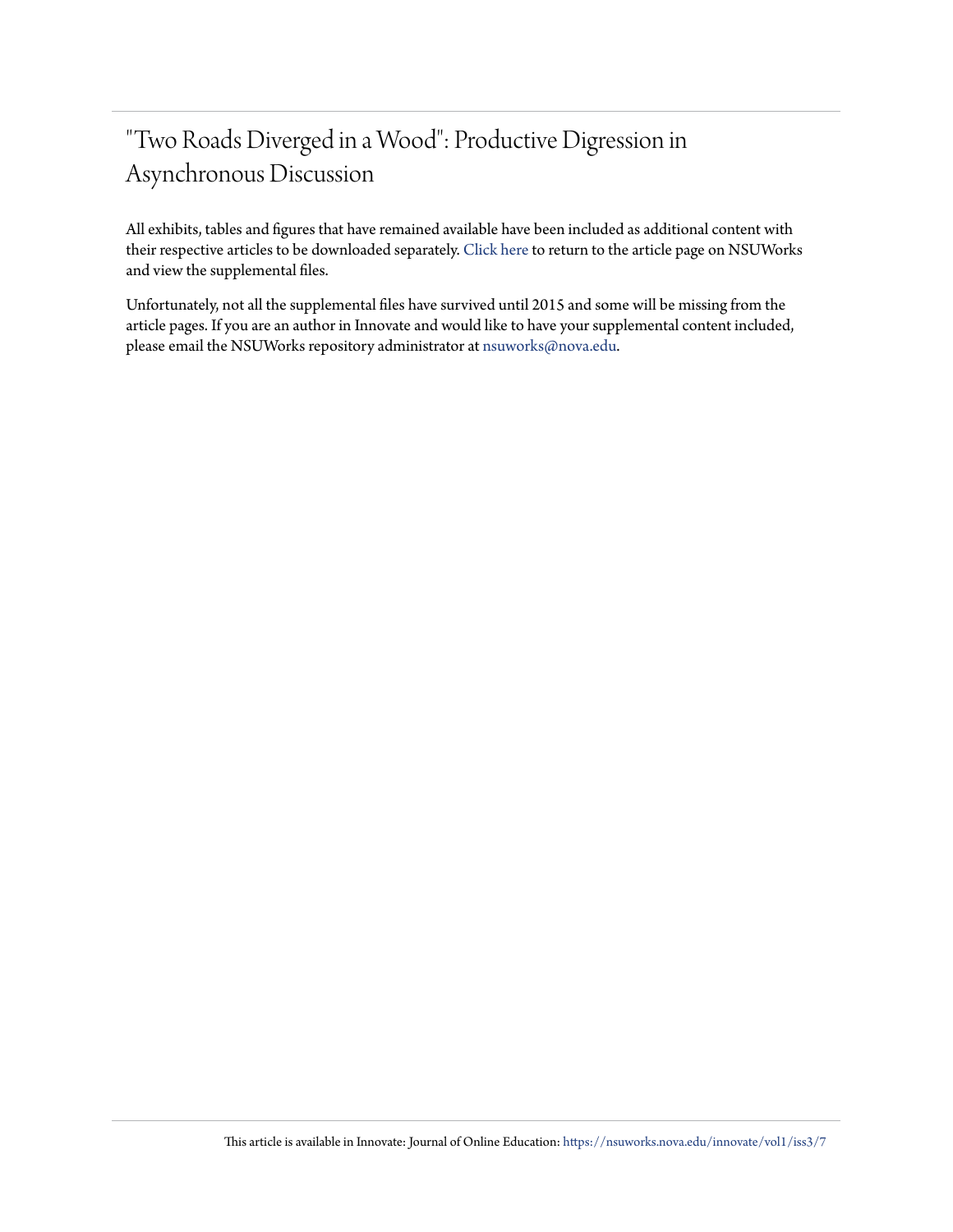

#### **"Two Roads Diverged in a Wood": Productive Digression in Asynchronous Discussion** by Joseph Ugoretz

It is a moment every classroom teacher has encountered: In the middle of a class discussion of a text, a concept, a method—some element of the course material that *must* be covered—a student raises an unrelated (or only tangentially related) point that threatens to derail the entire discussion. The new point may be fascinating or intriguing, or so appealing as a line of thought or discussion that it is difficult to ignore. In fact, this unrelated point is generally more fascinating than the required course material to the student who brings it up. But there are the pressures of time and scheduling, and of covering that required material. Two roads (or more—sometimes as many roads as there are students in the room) diverge, and in order to achieve our goals for the course, we have to choose one of them. The one we choose is rarely the "road less traveled by," the digression that we necessarily neglect.

This choice reflects instructor training, evaluations of instructional design, and teachers' own goals and preferences in terms of classroom management, all of which focus on controlling or limiting digression. This framework is often essential in the face-to-face classroom. If instructors followed every conversational thread or pursued every digression, any class session, whether a 50-minute meeting or a five-hour workshop, could be consumed with irrelevancies.

The online classroom that includes asynchronous discussion is not subject to the same kind of time constraints. Nonetheless, most guides to conducting asynchronous discussion still treat digression as a distraction, a problem that interferes with communication and diminishes comprehension of the course material. Cantor (1992) has found that learners expect instructors to ensure that discussions adhere to a specific topic and direction. Romiszowski (1995) considers asynchronous discussion especially susceptible to digression and calls for instructors to exercise careful structure and control. Beaudin [\(1999\)](http://www.aln.org/publications/jaln/v3n2/v3n2_beaudin.asp) moves from these requirements directly to an examination of specific methods for keeping discussions focused on specific topics in order to avoid digression. Albion and Ertmer discuss the instructor's "key role in *managing* the discussion: keeping the conversation focused while also moving it forward. Instructors must constantly be on guard for topic drift" ([2004](http://ausweb.scu.edu.au/aw04/papers/refereed/albion/paper.html), under "Sustaining online discussions"). Even in promoting a "guide on the side" role for instructors in asynchronous discussion, Collison et al. discuss the "central responsibility as moderator to maintain clarity of the discussion's direction and continually sharpen its focus" (2000, 129).

Since 2001, I have researched the value of asynchronous discussion for student learning, with the support of the [Visible Knowledge Project.](http://crossroads.georgetown.edu/vkp) Many of my observations about the value of asynchronous discussion were previously documented by other researchers. I have found, for example, that asynchronous discussion can involve more students, more completely and actively, than traditional face-to-face discussions. I have found that the persistent textual record left by asynchronous discussion affords new opportunities for students to reflect and reevaluate their opinions and ideas and those of their classmates. I have found that this same textual record is an invaluable tool for the scholarship of teaching and learning. But beyond these advantages, I have also found that the different structuring of time in asynchronous discussions can alter the way that digression functions, transforming supposedly problematic diversions into engaging and productive learning tools.

### **Positive Effects of Digression**

Rather than working as a distraction or a waste of time, digression in asynchronous discussion can be a productive process, with positive effects for student satisfaction and higher-order learning. A unique benefit of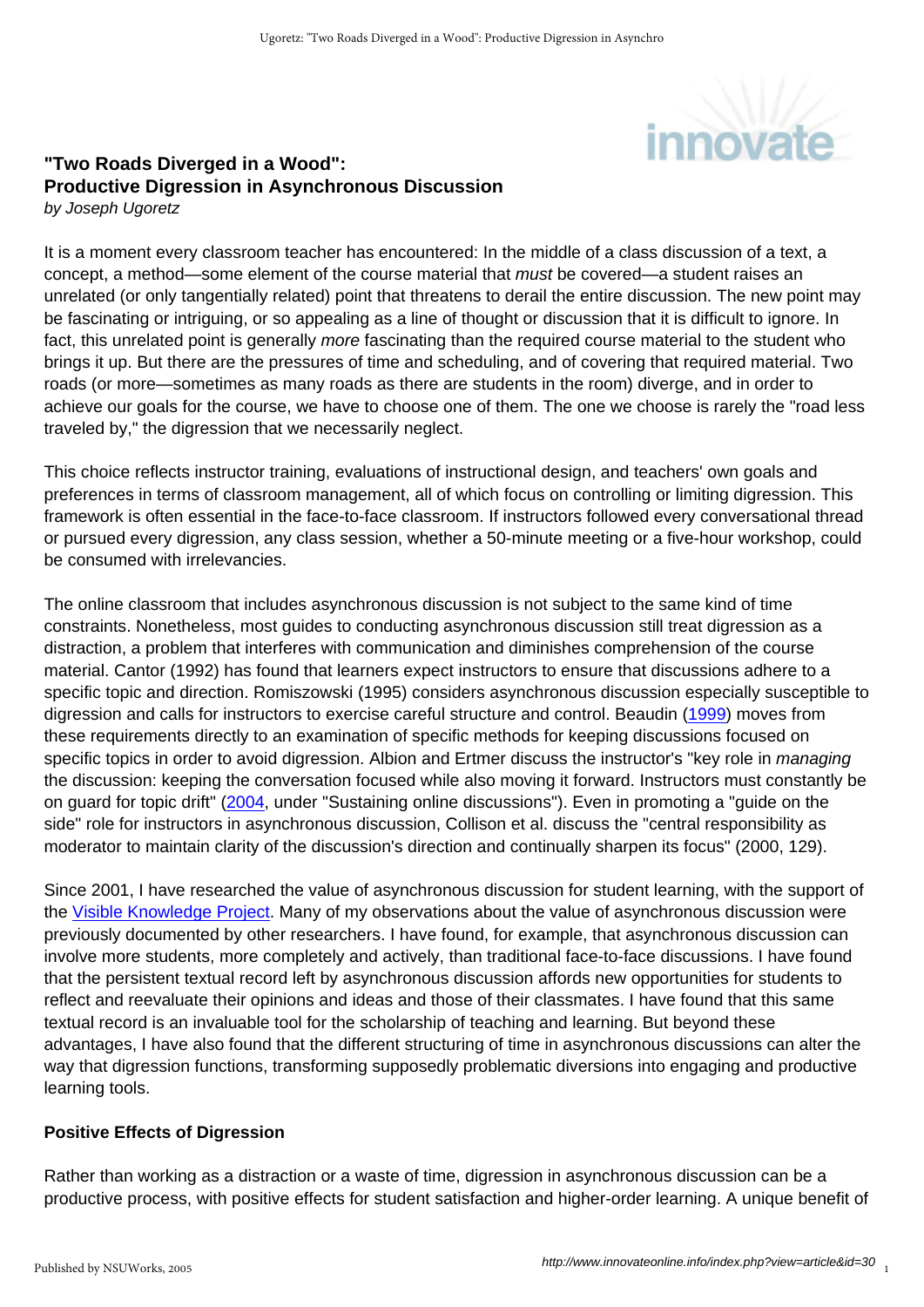#### *Innovate: Journal of Online Education, Vol. 1, Iss. 3 [2005], Art. 7*

asynchronous discussion is that students have the opportunity to wander from the topic without consuming all of the available minutes of a class session. Without the pressures inherent to a traditional class period, instructors can permit this wandering digression to occur instead of bringing the focus back to the original goal of "answering the question."

For example, in one discussion board thread from my online Science Fiction class, I asked students to discuss the definition of a "person" [\(Exhibit 1](http://www.innovateonline.info/extra.php?id=61)). They began with this prompt and made connections to their reading, their experiences in other classes, and their lives outside school. The discussion moved to questions involving the differences between animals and humans, the existence of the soul, and a totally new topic: the influence of the environment on behavior and character. Similarly, another discussion board thread, beginning with a question about what kinds of books children should read, took a new path into a discussion of the benefits of television [\(Exhibit 2\)](http://www.innovateonline.info/extra.php?id=62), and a third thread about the importance of computers in society moved into musical instruments, music, and gender relations [\(Exhibit 3\)](http://www.innovateonline.info/extra.php?id=63).

By allowing or even encouraging digression—by permitting students to take the "road not taken"—instructors facilitate a process whereby students may make new and original connections arising from their own thinking and discovery processes. These connections can be particularly valid for students, who are able to make deeper, more personal connections to the course material through exploring their own pathways. Openness to digression can also promote more enthusiastic interaction, especially student-student interaction.

This process allows students to engage with the subject to a significant and long-lasting degree in their lives outside the classroom, as my students have confirmed in survey responses [\(Exhibit 4](http://www.innovateonline.info/extra.php?id=64)). In answer to the questions, "What was the best part of this class? What made it so good? What could have made it better?" one student responded, "The best part of this class was the openness with which you could discuss and add your view of topics. There was a huge sense of acceptance and understanding, of others trying to understand your views and working to explain their own. Through such openness, new views, ideas and even facts were shared, helping to lend a greater understanding not only to SF [science fiction] but also to life in general."

On an end-of-semester anonymous survey administered in my online Science Fiction class [\(Exhibit 5](http://www.innovateonline.info/extra.php?id=65)), students further reported that their learning in asynchronous discussions permeated their conversations with friends and family and influenced their research and ideas in other classes [\(Exhibit 6\)](http://www.innovateonline.info/extra.php?id=66). In response to the questions, "When you read your classmates' posts on the Discussion Boards, what did you gain? When you responded to them, and they responded to you, did you think about those responses when you were not online?" one student commented, "I definitely did think about the responses on the board when I was not on line. There were times when certain things happened and I would find myself saying 'oh, this is what such and such was talking about.'" Another student noted, "The Discussion Board made me think more about the subject, and oftentimes I brought it up around the dinner table, or discussed it with my friends or my sixteen-year-old son."

Discussion of this kind is uniquely suited to learning that "advances through collaborative social interaction and the social construction of knowledge" (Brown, Collins, and Duguid 1989). Digressions allow students, as a community of learners, to take ownership of their learning process. They gain the peer approval and movement toward intellectual consensus that allow them actively to practice and emulate, rather than just passively observe, the techniques of expert learners (Donovan, Bransford, and Pellegrino 1999).

#### **Challenges of Digression as Active Learning**

It is also important to recognize that many students, especially adult learners with busy professional lives, may experience some initial frustration with the multitude of directions asynchronous discussion can take. Students whose purpose is to assimilate rapidly and efficiently the information required for a certain grade may become uncomfortable and resistant to discussions that are open to digression. Often, this resistance is actually a measure of the extent to which digressions push students to become involved in their learning as active participants, rather than passive receptors. This type of learning is by its nature less efficient and more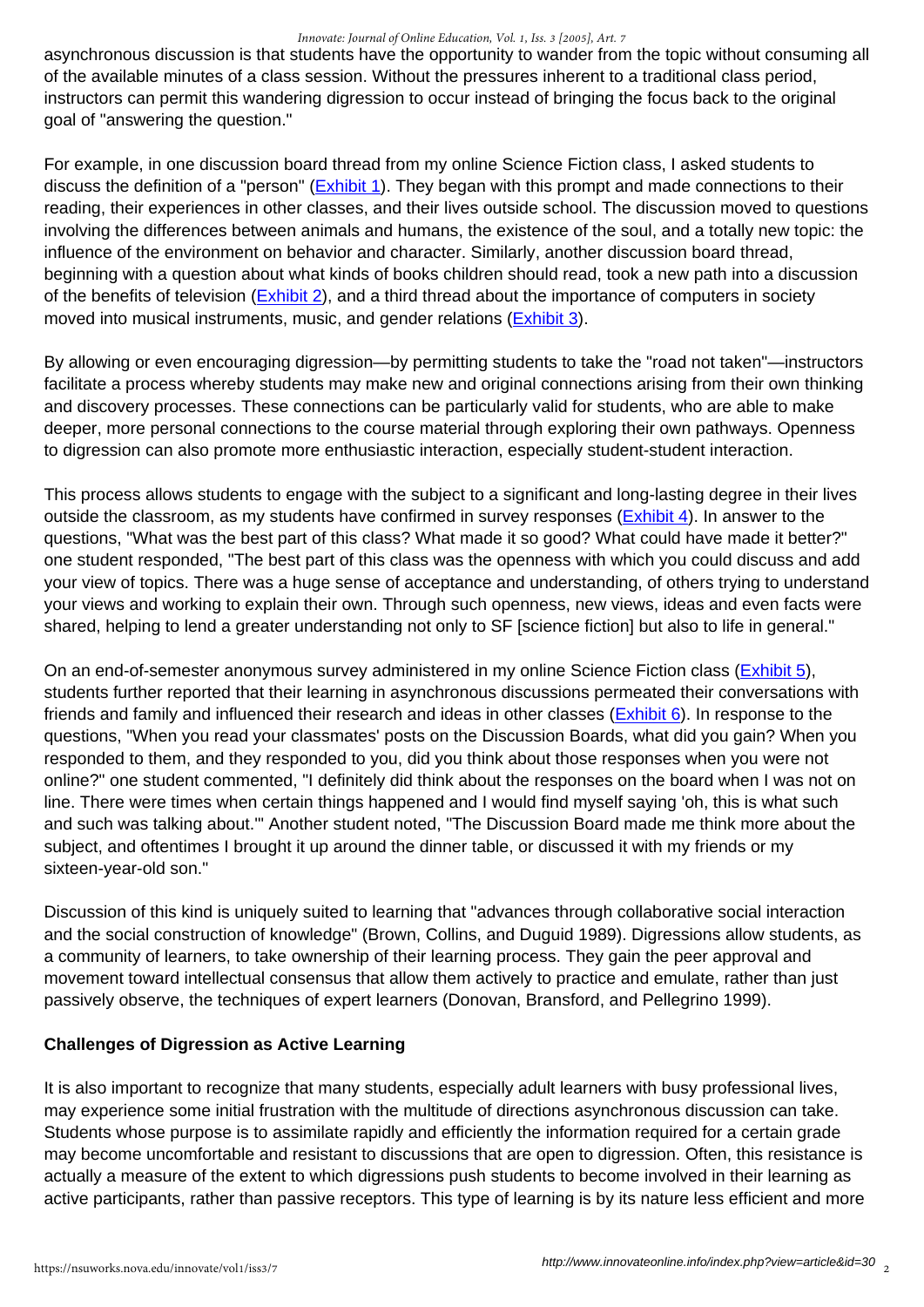challenging, and students need time and support to adjust to this difference. Ugoretz: "Two Roads Diverged in a Wood": Productive Digression in Asynchro

When discussion is asynchronous, however, students can take that time, reading and responding to different threads and themes as they occur and spark student interest. In response to the survey question about the discussion board, one student responded, "Yes, ironically enough, the discussion board was the best and the most frustrating part of the class. I definitely enjoyed reading other people's opinions and looked forward to them responding to mine. The variety of opinions was amazing. It really teaches people how important respect and tolerance are." While frustrating, the exchange of ideas involved in the discussion's digression was important for this student's learning. Some degree of frustration, some discomfort with a new and more challenging learning style, is inevitable. However, if the frustration increases to a point where it hinders participation, instructors will need to step in.

In advocating more freedom for digression in asynchronous discussion, I am not advocating a formless chaos. Netiquette and civil discourse are still necessary, along with some limitation on the social aspect of communication. However, since students feel ownership and authority over their community in asynchronous discussion, these necessary limits are likely to be enforced by students themselves. Furthermore, because nonproductive threads in the asynchronous environment do not entail a sacrifice of classroom time, they can be ignored very successfully. There is, therefore, a process of natural selection in asynchronous discussion in which students disregard uninteresting or unchallenging threads, while threads that "survive" become correspondingly stronger.

For example, in a forum about time travel to the past, a thread about seeing Queen Elizabeth elicited only one (factual and biographical) response. Two other threads in the same forum, however—one about traveling to the time of Jesus, and one about seeing the building of the pyramids—generated extensive, wide-ranging discussions. In the first of these threads, the discussion evolved into speculation and argument about the appropriate place of religion in the study and writing of history. In the thread that began with the pyramids, students moved the discussion to issues of Afrocentrism and the African diaspora. The digressions, not the starting places, made certain threads stronger, and this particular group of students directed their energies to the threads that were particularly relevant to their own learning and interests.

### **Encouraging Productive Digression**

Some practical considerations are necessary in order to create discussion environments that encourage productive digression. These considerations include decisions about the overall goals of discussion, the design of discussion prompts to encourage those goals, structured rewards for participation that meets those goals, and a "restrained presence" (Vandergrift [2002](http://www.aln.org/publications/jaln/v6n1/v6n1_vandergrift.asp)) on the part of instructors.

The first step is for instructors to be clear about, and to make clear to students, the intended goals of each discussion. In many online courses, the discussion board is used as a place for the instructor to communicate content—as a secondary or slightly less formal lecture area. In other courses, the discussion board is a place for students to demonstrate their mastery of content—to submit assignments, answers, and brief (or not so brief) essays. These are acceptable uses for the discussion board, and in some courses they may be completely desirable. But when the discussion board is used for either of these purposes, digression not only will be less likely to appear, it also will be of less value when it does. Productive digression can have positive effects for students only when the discussion board is an element in a constructivist learning environment in which students are encouraged to interrogate material, interact with one another, and form and critique hypotheses (Brooks and Brooks 1993).

If the goal of using discussion is to encourage constructivist learning, and that goal is clear to both the instructor and students, then the next step is to design discussion board prompts or questions to reflect that goal. Questions for which the instructor already has an answer that students should seek to provide, while requiring a certain command of course material, inhibit opportunities for students to make new connections. Questions that are challenging and open-ended, that directly ask students to make and evaluate connections,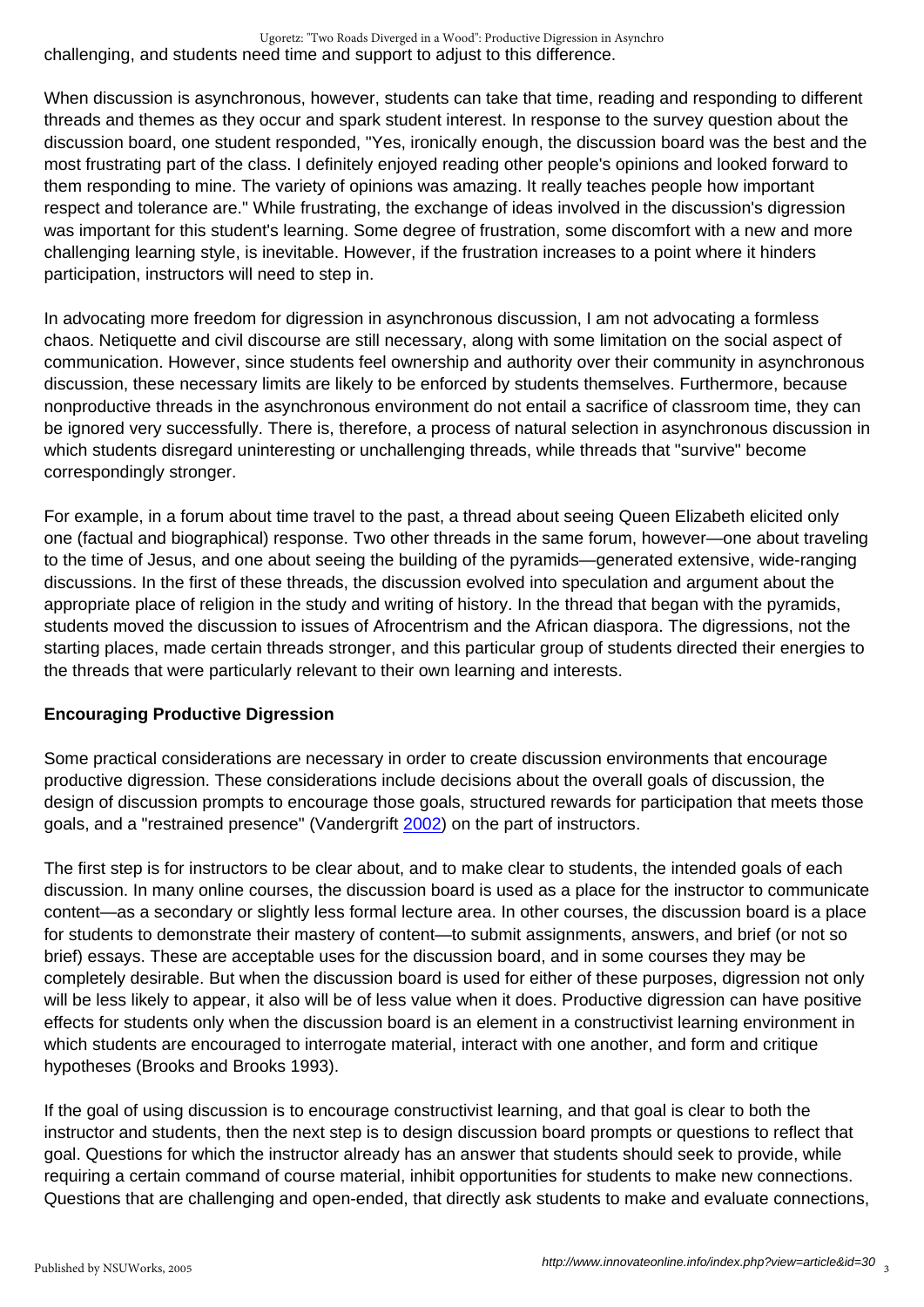#### *Innovate: Journal of Online Education, Vol. 1, Iss. 3 [2005], Art. 7*

and that provide room for multiple answers, on the other hand, stimulate productive digression (Bender 2003).

In addition to setting the preliminary circumstances for productive digression, instructors need to develop policies to reward, not punish, this type of participation. Grade points or credit for discussion postings must acknowledge a variety of acceptable responses. Instructors must provide any rubric for awarding these points to students at the beginning of the course, and instructors should give equal weight to all acceptable types of response [\(Exhibit 7](http://www.innovateonline.info/extra.php?id=67)). In addition, they should inform students clearly that quantity as well as quality is important (although my experience has shown that it is best to avoid quantifying a specific number of required posts—such a requirement often limits posts to that number and no more).

Finally, once the goals are defined, the environment designed, and the rewards enumerated, instructors have to carefully limit their own teaching presence in discussions in order to allow productive digressions to occur. The most appropriate role for an instructor in a discussion designed to encourage productive and useful digression is "restrained presence" (Vandergrift [2002\)](http://www.aln.org/publications/jaln/v6n1/v6n1_vandergrift.asp)—to always think twice before stepping in. An excess of teaching presence will limit student-student interaction and impose a predetermined framework that digression can allow students to escape. Of course, this is not to suggest that instructors should be absent from the course. The teaching presence in content and evaluation areas, as well as in discussion boards reserved for teacher-student question-and-answer sessions, is still vital. However, it is important for instructors to be aware that these instructor-led areas are separate from the discussion board as a whole and operate with separate goals.

### **Conclusion**

My own research has focused mainly on online courses that meet completely asynchronously. But my findings on digression also have implications for face-to-face classes. When asynchronous discussion is used as an adjunct to the face-to-face class, the limitations of time imposed by the class schedule can be avoided at least partially. Discussion boards used in conjunction with face-to-face meetings, either as an addition to them or as a replacement in a hybrid or blended environment, can allow some of the same benefits of digression as it evolves in a fully online class.

These benefits, when discussion boards permit them and when instructors encourage them, can be quite powerful for student learning. When teachers and students, like Frost's narrator in "The Road Not Taken," encounter two roads that diverge, asynchronous discussion allows them to avoid being "sorry that I could not travel both / and be one traveler." In asynchronous discussion, it is possible to diverge, to digress, and to acknowledge all the different kinds of "traveling" that are involved in learning.

### **References**

Albion, P. R., and P.A. Ertmer. 2004. Online courses: Models and strategies for increasing interaction. Paper presented at AusWeb04: The Tenth Australian World Wide Web Conference, Sea World Nara Resort, Australia, July. <http://ausweb.scu.edu.au/aw04/papers/refereed/albion/paper.html>(accessed February 1, 2005).

Beaudin, B. P. 1999. Keeping online asynchronous discussions on topic. Journal of Asynchronous Learning Networks 3 (2): 41-53. [http://www.aln.org/publications/jaln/v3n2/v3n2\\_beaudin.asp](http://www.aln.org/publications/jaln/v3n2/v3n2_beaudin.asp) (accessed February 1, 2005).

Bender, T. 2003. Discussion-based online teaching to enhance student learning: Theory, practice and assessment. Sterling, VA: Stylus Publishing.

Brooks, J. G., and M. G. Brooks. 1993. In search of understanding: The case for constructivist classrooms. Alexandria, VA: Association for Supervision and Curriculum Development.